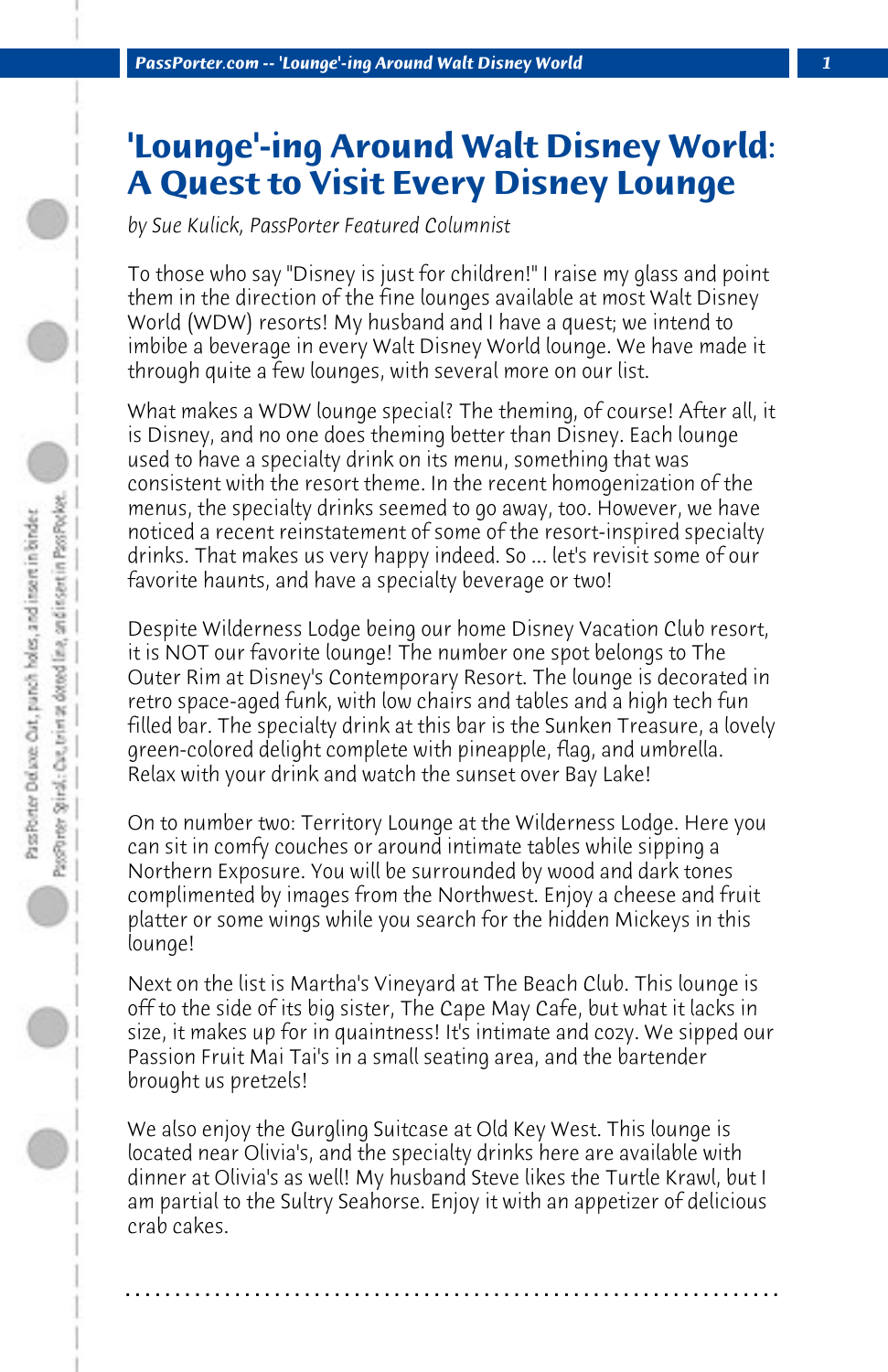The Polynesian offers up the Tambu Lounge, a lounge we have had the privilege of staying in until closing & hellip; twice! The Tambu Lounge is on the second floor of the Poly, and often holds the overflow crowd waiting for Kona Cafe and Ohana. They offer table and bar seating, and they also offer a delightful concoction called the Island Sunset!

Close behind the Tambu Lounge on our list of favorites is Boardwalk's Belle Vue Room. The Belle Vue Room is situated on the Inn side of BoardWalk, and offers a cozy nook with chess boards, comfortable couches and a patio. There is a good selection of Scotch here, and the atmosphere makes you want to order a brandy or a port. I usually opt for a glass of their wonderful wines!

Animal Kingdom Lodge is home to Victoria Falls. This lounge is settled nicely between the main lobby and Boma, tucked in a corner with lots of ambiance and culture. My first trip there was a disappointment, as when I asked for a specialty drink (after finding none on the menu) the bartender offered a Pina Colada. Hmmm… I can get that pretty much anywhere. My next adventure there was a bit more successful, as I had the Boma-inspired Victoria Falls Mist, although I am not sure if it Boma or Victoria Falls had it first!

Just a few short months ago, I got to try River Roost at Port Orleans Riverside and The Crew's Cup at Yacht Club in the same trip! We went to River Roost the night that Bob Jackson was playing the piano, and if you ever get a chance to catch his show, don't miss it! I actually only had a Corona that night, but there is a drink there called the Sassagoula Sunset that is high on my list for next time. The Crew's Cup at the Yacht Club is set off to the side, overlooking the meat locker at the Yachtsman Steakhouse. No real specialty drink here, though. I ended up having a rum punch that was actually quite good, but made with a bit of a heavier hand than I usually like.

Last but not least on our list is Rix, at Coronado Springs. The only reason it is last is because we haven't tried it since it was Francisco's! See, Francisco's held a very special place in our hearts. In 1998, we stayed on Walt Disney World property for the very first time at Coronado Springs and enjoyed fabulous margaritas. That made it officially our first ever WDW lounge! We have stopped into Rix when it wasn't open, and it looks lovely, all done in warm Mediterranean colors. I was also happy to see that they have several specialty drinks on their menu. This is a must-do on a future trip.

We have yet to try Mizner's (Grand Floridian), Scat Cat's (Port Orleans French Quarter) or The Turf Club (Saratoga Springs). But we have many trips ahead of us, and as long as we continue to be adults at Walt Disney

**. . . . . . . . . . . . . . . . . . . . . . . . . . . . . . . . . . . . . . . . . . . . . . . . . . . . . . . . . . . . . . . . . .**